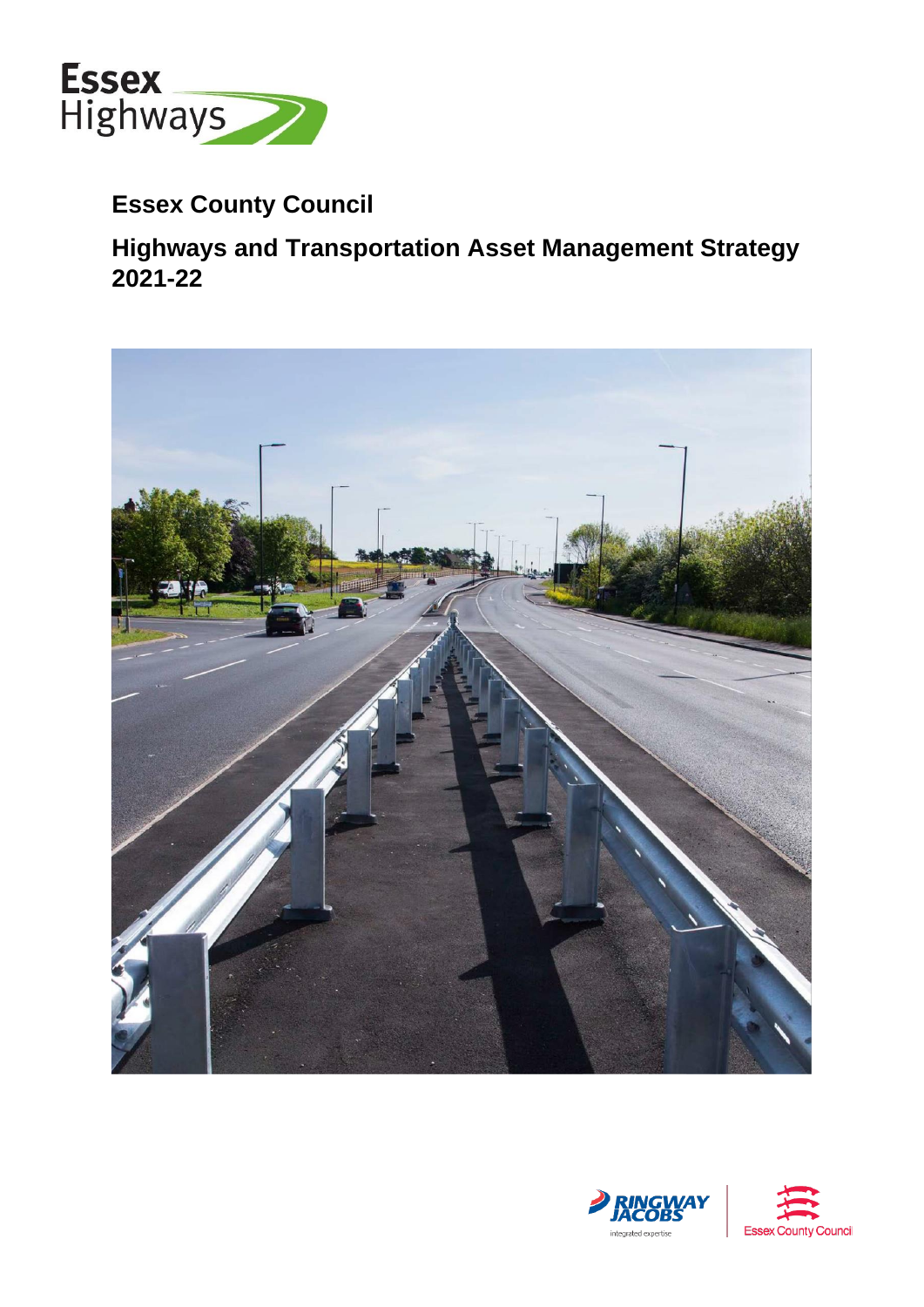# **Foreword - Supporting Everyone's Essex / Helping achieve Net Zero by 2050**

 Essex County Council maintains a vast network of highway assets: over 5,000 miles of roads, together with a footway network of 4,000 miles (including where footways are shared use with cycle routes), and 4,000 miles of public rights of way. In addition, there are over 1,500 bridges and other highway structures, over 130,000 street lights, 11,700 illuminated signs, 1,900 beacons and wall lights, and over 3,000 lit bollards, and nearly 500 Traffic Signals and Crossings owned by the Council. There are also other asset groups such as cycle tracks, highway gullies and drains, vehicle restraint systems and traffic signs.

We recognise the vital role that the highways network plays in the lives of the residents as well as the travelling public and local businesses, especially as the county strives to recover from the economic and social impact of the Coronavirus pandemic. We are committed to long term efficient and cost-effective management of our highway assets to maximise the benefits of investment for all users. At the same time, we are also dedicated to ensuring that everything we do supports the drive towards a Greener Essex, supports the Council's strategic priorities documented in Everyone's Essex, and contributes towards achieving the County's target of net zero by 2050.

The *Asset Management Strategy* is at the heart of the Council's investment planning, outlining how decisions are made relating to setting of Highways standards of service and how these are delivered. It also outlines how competing demands for investment across the asset groups are balanced in order to achieve the Council's strategic priorities. It serves as the basis for the development and implementation of detailed asset management planning which embeds an approach of continuous improvement. This enables the organisation, through its technology and processes, to be flexible so that it can adapt readily to change.

 *Practice (UK Roads Liaison Group October 2016).* It also includes how we are adapting to the evolving Coronavirus pandemic in order to promote safety for our The *Asset Management Strategy* includes how national developments and best practice guidance are taken into consideration, such as the *Highways Maintenance Efficiency Programme (HMEP)*, *the Department for Transport Incentive Fund selfassessment criteria*, and the *Well-Managed Highway Infrastructure: A Code of*  operatives and customers.

 transport users; indeed, to deliver a transport system that supports sustainable economic growth and helps deliver the best quality of life for the residents of Essex. Through our commitment to robust asset management, we will continue to deliver our vision for Essex for Safer, Greener and Healthier Travel for current and future



 $172$  Scott

 Cllr Lee Scott, Portfolio Holder for Highways Maintenance and Sustainable Transport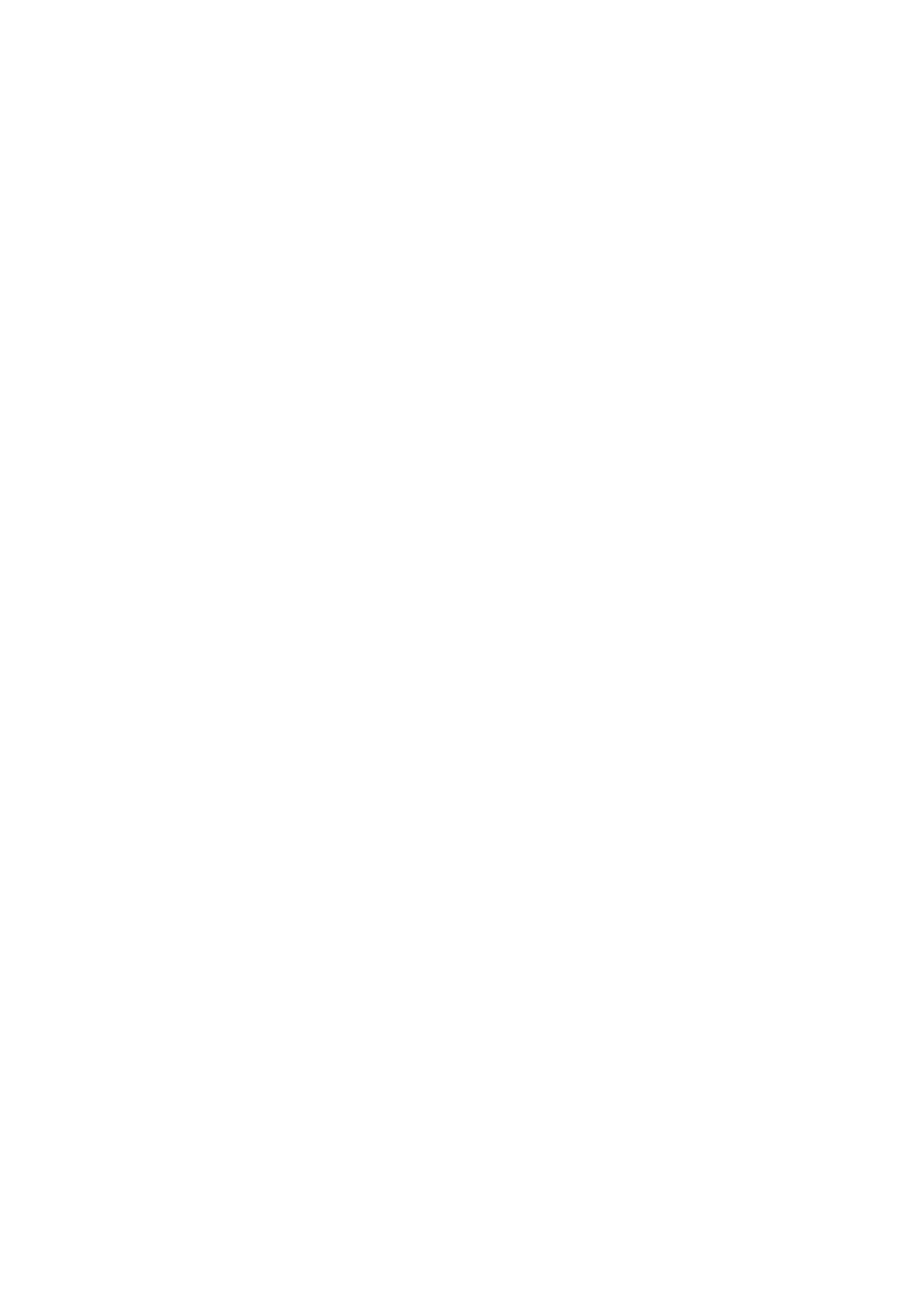| 14. Competencies, Training, Sharing and Learning through Benchmarking35 |  |
|-------------------------------------------------------------------------|--|
|                                                                         |  |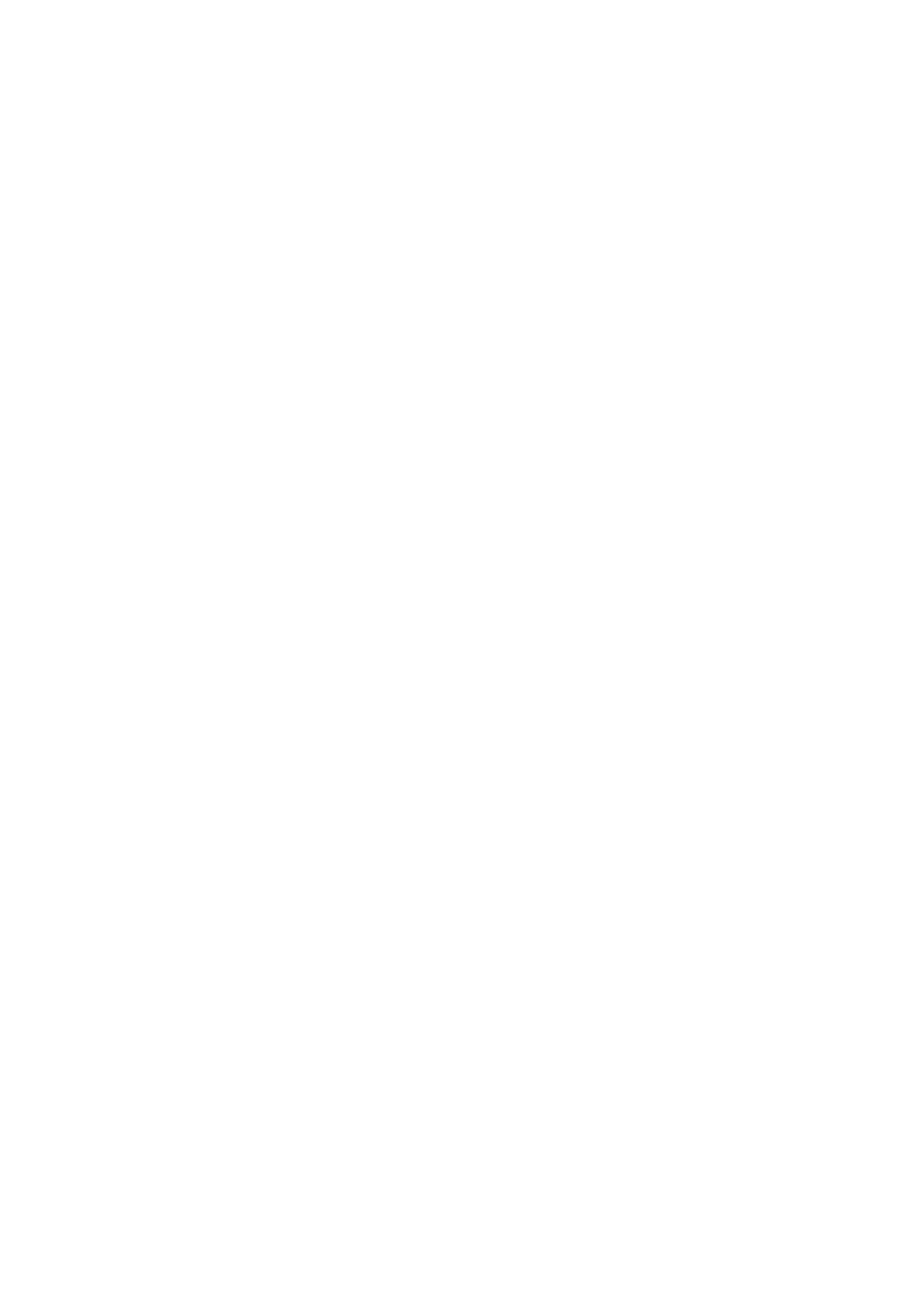site visit by an engineer to verify the condition characteristics and to determine the type of treatment required. Wherever practicable, areas that are not suitable for reactive repairs will be added to the forward programme for capital works and will follow the 'Preventative Approach'. This promotes the application of value for money low-cost treatments such as micro-surfacing (slurry sealing) before deterioration reaches the point where higher cost, strengthening treatments are required. The inclusion of prospective schemes into a forward works programme is dependent upon a

 Priority for funding is based on a bespoke value management process that combines condition observation information with information on localised defects recorded through the highway inspectors' routine safety inspections. Every footway in Essex is subject to at least one safety inspection annually; higher use footways are inspected more frequently. In this way, the value management process prioritises capital treatment for every footway in the County over current and future years.

 **9.2.4 Alternative Modes of Transport – walking and cycling being developed strongly**  Footways and cycle routes provide alternative modes of travel, contribute to well-being through exercise, improve air quality by alleviating traffic congestion and reduce carbon emissions.

emissions.<br>The Essex Cycling Strategy (published November 2016) sets out the key elements of a long term plan that will lead to a significant and sustained increase in cycling in Essex, establishing it in the public's mind as a 'normal' mode of travel, especially for short a-to-b trips, and as a major participation activity and sport for all ages. The strategy has been produced in conjunction with Essex County Council, the 12 Essex Districts/City/Boroughs, and the two Unitary Authorities (Southend-on-Sea and Thurrock). It has taken account of UK policy and data on cycling levels within Essex and best practice from around the world. For more information refer to [https://www.essexhighways.org/uploads/docs/ecc-cycling](https://www.essexhighways.org/uploads/docs/ecc-cycling-strategy-novemeber-2016.pdf)[strategy-novemeber-2016.pdf\)](https://www.essexhighways.org/uploads/docs/ecc-cycling-strategy-novemeber-2016.pdf)

 Walking is a popular recreational pursuit and the greenest form of transport available. Regular walking can help improve one's health and we work in partnership with many other organisations to promote and encourage it. ECC claims that walking should be the natural choice, whether for short trips or as part of longer journeys, but over the last 30 years it has become less popular. Today, approximately 60% of trips between 1 and 2 miles are currently by motor vehicle and could therefore be walked. The Essex Walking Strategy 2021 aims to help re-establish walking as the first choice for everyday travel wherever appropriate, while accommodating and even enhancing local plans for growth. For more information refer to [https://www.essexhighways.org/uploads/road-strategies/walkingstrategy\\_october2021\\_final](https://www.essexhighways.org/uploads/road-strategies/walkingstrategy_october2021_final-web.pdf)[web.pdf](https://www.essexhighways.org/uploads/road-strategies/walkingstrategy_october2021_final-web.pdf) 

 In support of these plans, investment for maintenance of Footways remains robust, and investment for cycleways has been increased significantly in recent years. A comprehensive asset register of cycle routes, a cycleway hierarchy and a bespoke cycleway condition assessment survey are all being developed and are approaching completion. Where cycleways share use with footways, these are taken into account in our asset management of footways as per 9.2 above.

 These modes of travel have become ever more vital in our response to the Coronavirus pandemic, as we implemented on-street measures designed to make city/town centre public spaces safer for people. For more information on Active Travel refer to Section 1.2 Supporting the Essex Highways Vision and Aims: Safer, Greener and Healthier, or refer to the Essex Highways Service Information Centre regarding 'Safer, Greener, Healthier': <https://www.essexhighways.org/safer-greener-healthier.aspx>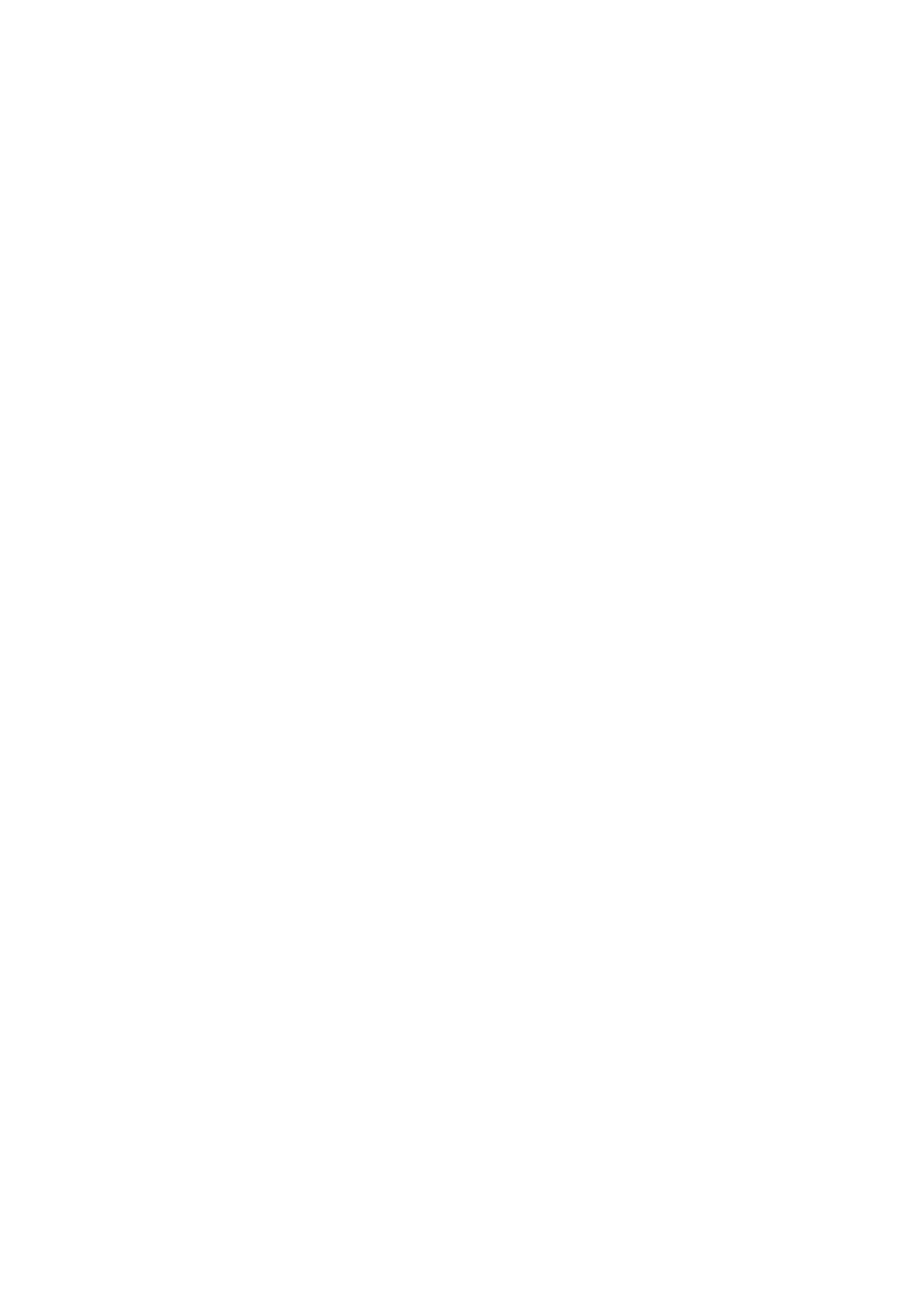and have a positive impact on air quality, road safety and carbon emissions. Adoption of new technology to allow more sophisticated bus priority controls is being investigated with our suppliers. We already have adopted bus control technology, but new improvements will allow us to roll out other bus priority measures throughout the County.

 This technology can also be used to detect and, where required, prioritise vulnerable road users, pedestrians and cyclists, thereby supporting the proposed step change in sustainable travel planned by the County. For example, traffic signals that enable prioritisation for active travel by allowing pre-starts at junctions with the adoption of specific cycling signal lamps, will enhance connectivity and increase opportunities for residents, visitors and businesses to adopt a modal shift to walking and cycling. Cycle detection can be used for early start cycle phases to improve cyclist safety and can also be coupled with count data retrieval to monitor usage.

usage.<br>The Council is also looking to include the adoption of contactless pedestrian push button units at traffic signal crossings to remove the need for any touching of the apparatus and to assist those with visual impairments or mobility issues. Some of these solutions include apps that allow smart phones to register a pedestrian/cyclist demand remotely. This will improve the active travel experience for pedestrians, cyclists and vulnerable users.

 There are also plans to grow electric vehicle charging capacity in Essex. Our Park and Ride sites have provided electric vehicle charging facilities since they opened in 2006. Britain's first all-electric car charging forecourt opened in Braintree in Essex in December 2020. There are currently over 1,600 charging points in the East of England with over 800 points in Essex.

### <span id="page-35-0"></span> **10. Risk Management**

The management of risk is paramount to addressing highway user safety as well as to  *addressing the safety of operatives working on the highway. It also mitigates the possibility of asset failure, thereby reducing incidents of traffic disruption.* 

 A risk is a potential event which may result in an undesired consequence or impact. The possibility of the event occurring is termed a likelihood. There are many kinds of risks, and every one of us encounters risks to various degrees in our daily lives. We learn to evaluate the importance of the risk, and based on levels of importance either to tolerate the risk, take steps to avoid the risk altogether, or find means to mitigate the risk so the impact or likelihood is reduced to a level that we find tolerable.

 From the point of view of Asset Management there are many kinds of risk: there are high level risks that affect the whole organisation; there are operational risks relating to operational activities such as working on the highway. There are also asset management strategic and tactical risks that affect the highways infrastructure and its users, such as risk of not collecting adequate asset condition data used to prioritise maintenance.

 Risks to highway user safety are addressed through the Council's general duty of care to maintain the highway in a condition fit for its purpose (refer to Essex Highways Service Information Centre/Road Strategies for more information on inspection frequencies, defect identification and defect repair response times).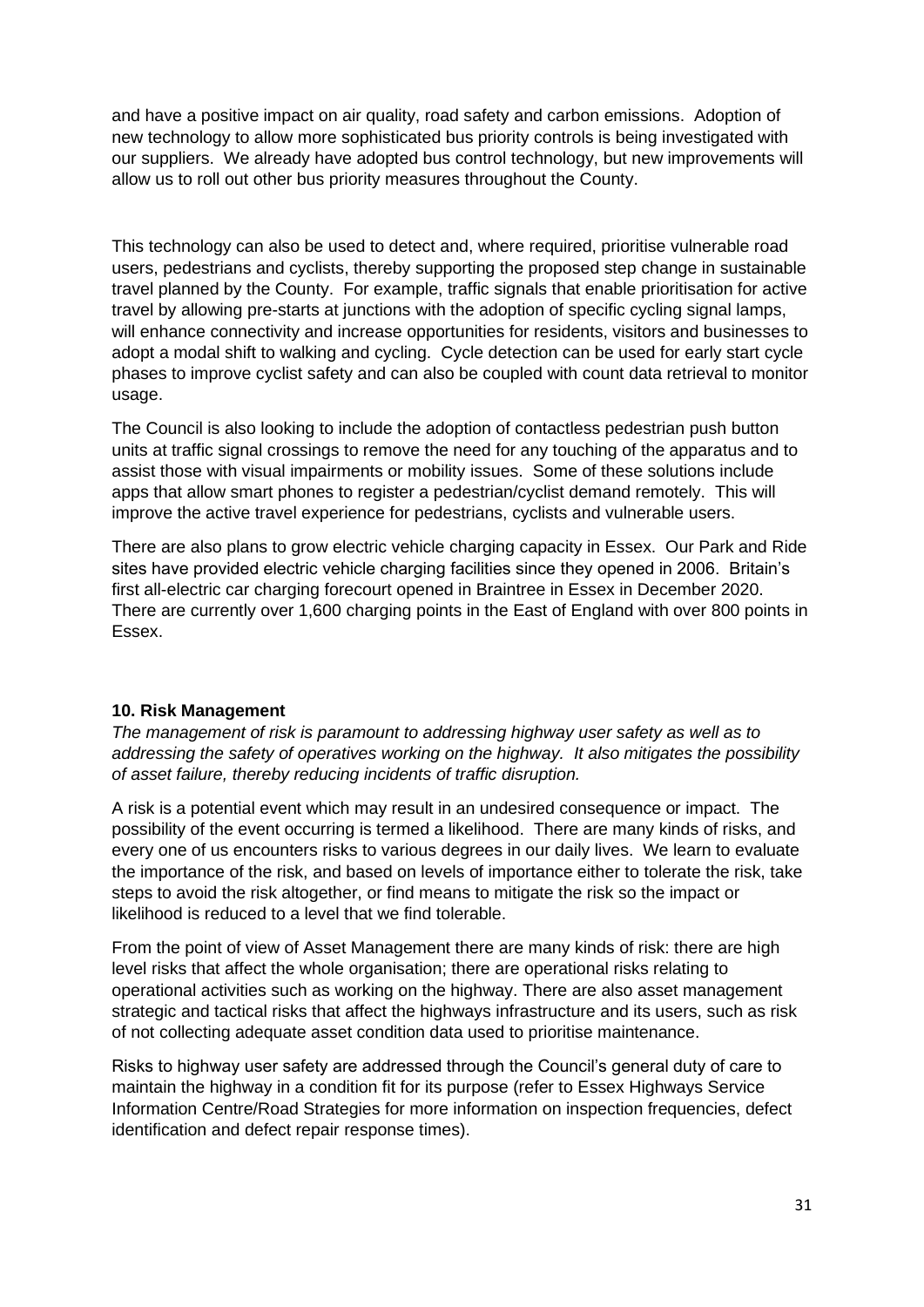Risk Management is an important aspect of Asset Management. Salient risks are recorded in risk registers so that they can be reviewed, updated, analysed and reported in order to facilitate their management.

## <span id="page-36-0"></span> **11. Data Management and Systems**

 *Having the right information is critical to decision making. Data is also used to demonstrate that investment is being used in an efficient and effective way that delivers value for money, and to demonstrate how the anticipated outcomes of the investment are being realised.* 

 The maintenance of robust asset registers for recording and updating asset inventory, asset condition information and treatment cost information is essential to the asset management lifecycle planning process. These systems and data are also fundamental to the formulation of strategy scenarios which link different standards of service with corresponding investment levels. The Council's investment decisions are based on the appraisal of how the outcome of each of these scenarios will deliver strategic priorities.

 Data is also required for other asset management purposes such as Highways Network Asset Valuation which, whilst no longer a reporting requirement for Local Authorities under Whole of Government Accounts, is none the less a critical asset management activity that informs lifecycle planning and helps to make the case for investment.

The data held in our systems includes:

- Customer contact data and correspondence
- Street Gazetteer and Network information
- Asset Registers and Inventories
- Inspection Records
- Defects records
- Condition information
- Asset installation/implementation dates and service lives
- Asset location information
- Works ordering and completion dates
- Maintenance histories
- Technical drawings of completed schemes, and Health and Safety Files
- Technical approval documentation for structures

Use of all data complies strictly with data protections laws.

 An Information Strategy has been developed and documented so that data collection informs the performance management framework which monitors delivery of the Asset Management Strategy which is linked to the Council's strategic priorities (refer to Section 8. Performance Management - turning the Council's Strategic Priorities into Outcomes).

 The Council's asset data is currently stored in a number of electronic and manual systems, although the most salient data is in electronic format which is subject to rigid security measures.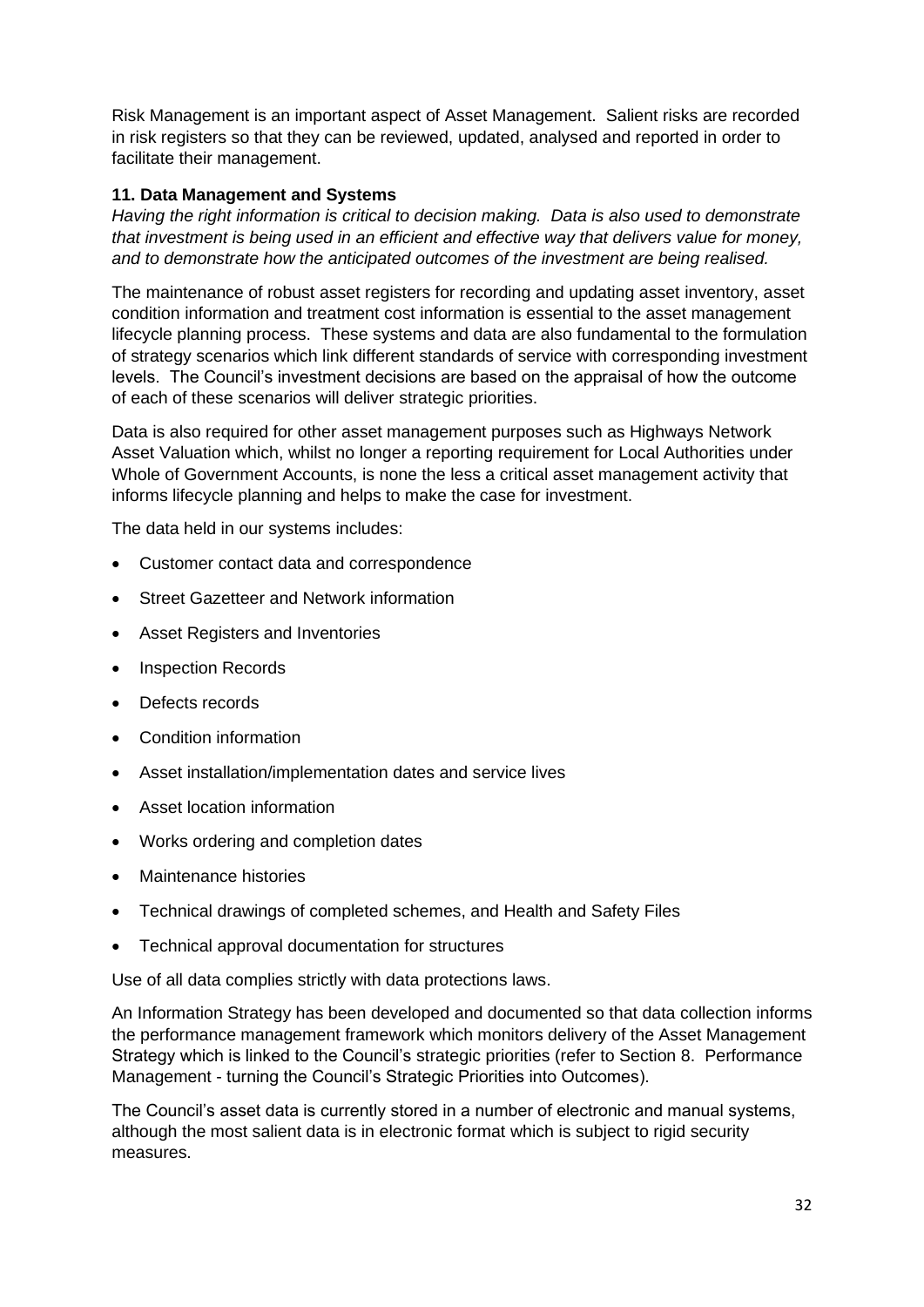The functionality and capability of data management systems is routinely reviewed, and recommendations are made to the Council where the benefits from investment can be made. The advantages of new software can include the unlocking of essential developments in service provision, as well as significant cost savings from reducing data processing times. Examples of this are the recent implementation of the new artificial intelligence road condition assessment process and the improved data processing functionality afforded by the new asset management system XA.

### <span id="page-37-0"></span> **12. Making the Case for Investment**

The case for investing in the maintenance of each asset group is made robustly, based on  *sound data and evidence that demonstrates value for money, and is linked directly to the achievement of the Council's strategic priorities.* 

## <span id="page-37-1"></span> **12.1 Business Cases – the benefits of long-term planning**

 Like most Highway Authorities, the Highways service competes with other Council priorities for investment. It is therefore important that the case for investing in the maintenance of each asset group is made robustly. This is especially true when making the case for investment in the long term, as this represents a sustained commitment by the Council.

 A long-term approach to budget setting gives more certainty to the delivery of forward programmes of works, allowing more efficient planning and procurement of resources. It also enables strategic programming with other works on the highway network, which delivers value for money through shared resources. This approach also results in improved customer information. However, the budget setting process for the Council occurs annually, therefore acquiring long term agreements to funding can be problematic in an environment where availability of funding can be subject to significant and rapid change.

 The Strategy scenarios which link standards of service with specific capital investment levels to deliver forward programmes of works, include the corresponding impact on the reactive funding requirement for minor repairs as well as impact on risk. Generally, as capital investment increases then asset condition improves and the requirement for minor reactive investment decreases. Arguably the impact on risk follows the same pattern.

 Reactive repair cost savings can contribute to the cost of repaying any capital borrowing for the investment in question but are unlikely ever to offset it completely, and there is no 'golden mean' to dictate the ideal balance between the levels of investment for these different types of activity. Balancing investment levels across maintenance activities requires careful consideration of customer needs, as well as an understanding of the root causes for reactive maintenance, knowledge of processes and associated productivity and costs, and risk management. We will continue to review these matters and make corresponding recommendations to the Council.

 The information required for investment planning is derived from lifecycle planning and deterioration modelling. This reflects not only individual asset need, but it includes recommendations on the best balance of funding across all asset groups to achieve the desired outcomes.

 Business cases also assess the potential consequences of under investing in asset maintenance, including the likely impact on customer satisfaction. Accordingly, business cases for asset investment receive considerable Cabinet Member engagement and scrutiny before being presented to the Council for consideration.

 Essex Highways also identifies opportunities for other potential sources of asset investment funding and where appropriate collates and submits bids on behalf of the Council. This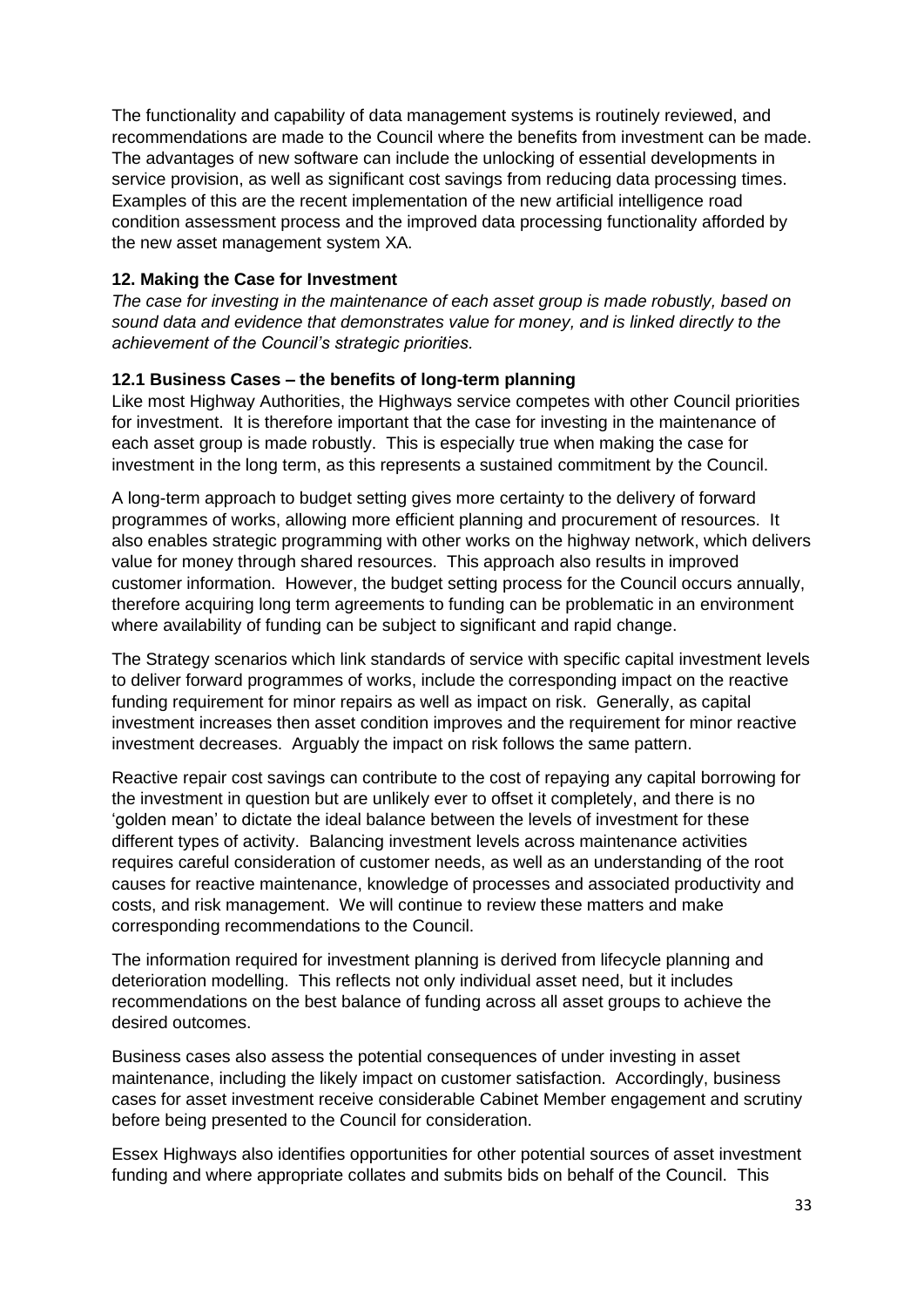includes investment initiatives from the DfT, such as the additional traffic signal maintenance funding in 2021, in which Essex Highways participated and was successful in being awarded £250k of additional funding. There are also investment opportunities through the South East Local Enterprise Partnership (SELEP) and other organisations. For example, the Essex Highways partnership recently contributed to a Council bid to central government relating to the 'Housing Infrastructure Fund' (HIF), and was subsequently awarded £317.9m. Essex Highways will continue to explore all potential opportunities for additional investment for the Council.

# <span id="page-38-0"></span> **13. Scheme Delivery**

 *Delivering works on the ground to agreed quality, timescales and to budget underpins the effective and efficient delivery of asset investment.* 

### <span id="page-38-1"></span> **13.1 Rolling Forward Programme of works**

 A prioritised 3-year forward rolling programme of capital maintenance schemes for each major asset group is maintained annually. The benefits of a long-term forward programme are that it offers the opportunity to manage the programme strategically with a view to:

- Minimising disruption on the network
- • Maximising the opportunity for collaborative working between works programmes for different asset groups
- • Providing opportunities to integrate larger and smaller scale works, or to integrate with planned third party works on the network (e.g. works of other organisations such as utility companies)
- • Providing opportunities for collaboration on smaller scale maintenance works, with the benefits of minimising the number of road closures and reducing traffic management costs
- • Optimising delivery by coinciding the timing of schemes which are in the immediate locality of other works

### <span id="page-38-2"></span> **13.2 Annual Delivery Planning**

 The forward programme is reviewed annually to take account of new data, changing priorities and changes in investment. This commences prior to the start of each financial year and forms the basis for the annual delivery planning process.

 Annual delivery plans set out the schemes and activities to be undertaken for each asset group during the financial year, how they will be delivered, the resources required, and the outputs and performance targets to be achieved.

 The annual delivery planning process identifies resource needs and ensures that any potential recruitment programme has the appropriate focus. It also ensures that adequate resources are allocated to asset management activities.

 Collaborative working with Supply Chain Partners (SCP) provides early contractor involvement in the design, planning and procurement process. Tendering works across the supply chain to derive a favourable 'target delivery cost' drives efficiency and value for money while sustaining quality. This approach is incentivised through the sharing of financial benefits between the Council and its Delivery Partner Ringway Jacobs, which drives a culture of continuous improvement.